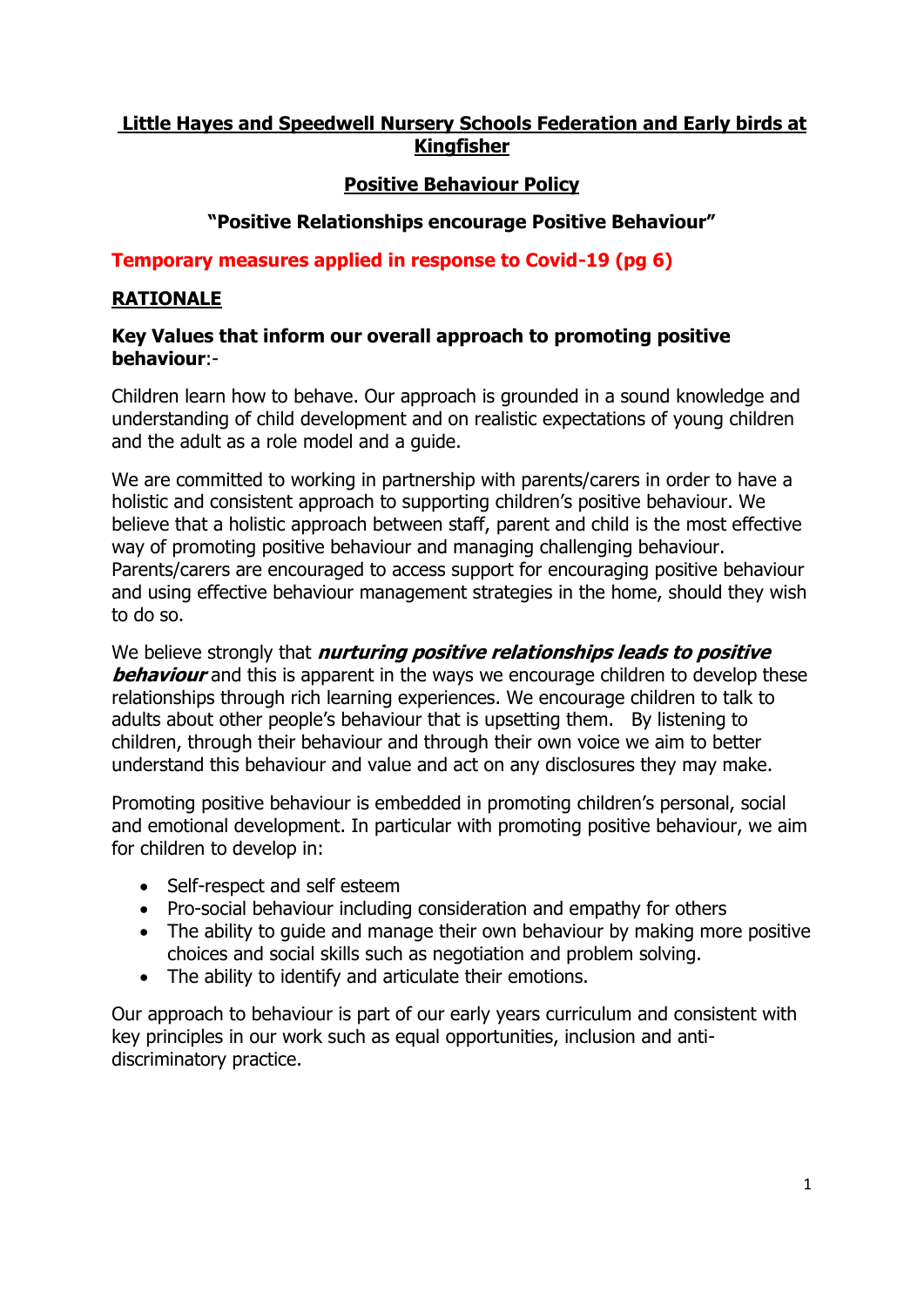## **BROAD GUIDELINES**

#### **Our expectations for everyone's behaviour in the setting**:-

- We treat each other with consideration and safety.
- We respect each other.
- We take care of our own and each other property
- We listen to each other and work together to solve problems.
- We take turns when there is not enough for everyone.
- We listen to and value each other's contribution, ideas and feelings.
- We treat each other equally regardless of race, gender, age, disability or sexual orientation.
- We work together to maintain a safe and effective learning environment.

#### **Our strategies to guide children's behaviour and how we help children to behave within the boundaries that are set:**

#### **We will:**

- Engage parents/carers in home visits and parents' meetings; valuing and using their knowledge of their child to work towards a consistent approach between home and the setting.
- Offer support to parents/carers with aspects of their child's development and behaviour as appropriate, or if requested.
- Work together as a team to provide a consistent approach that will aid children's understanding about what behaviour we expect.
- Ensure children are aware what behaviour we expect from them, setting a good example in our own behaviour but acknowledging that expectations of behaviour change in different contexts, for example home and school.
- **Make it clear that certain behaviour is unacceptable but that it is the behaviour and not the child that which we are commenting on.**
- Set clear boundaries for children and remind them of these with a warning if they test them.
- Use every opportunity to acknowledge and praise positive behaviour and to share this with the child's parents/carers.
- Help children to understand their feelings by acknowledging them and helping them name them e.g. "I can see you feel angry."
- Encourage children to keep working at a problem, helping them when it is hard to 'do the right thing.'
- Have tools to encourage all children to manage their behaviour independently appropriate to their developmental stage, special educational needs and home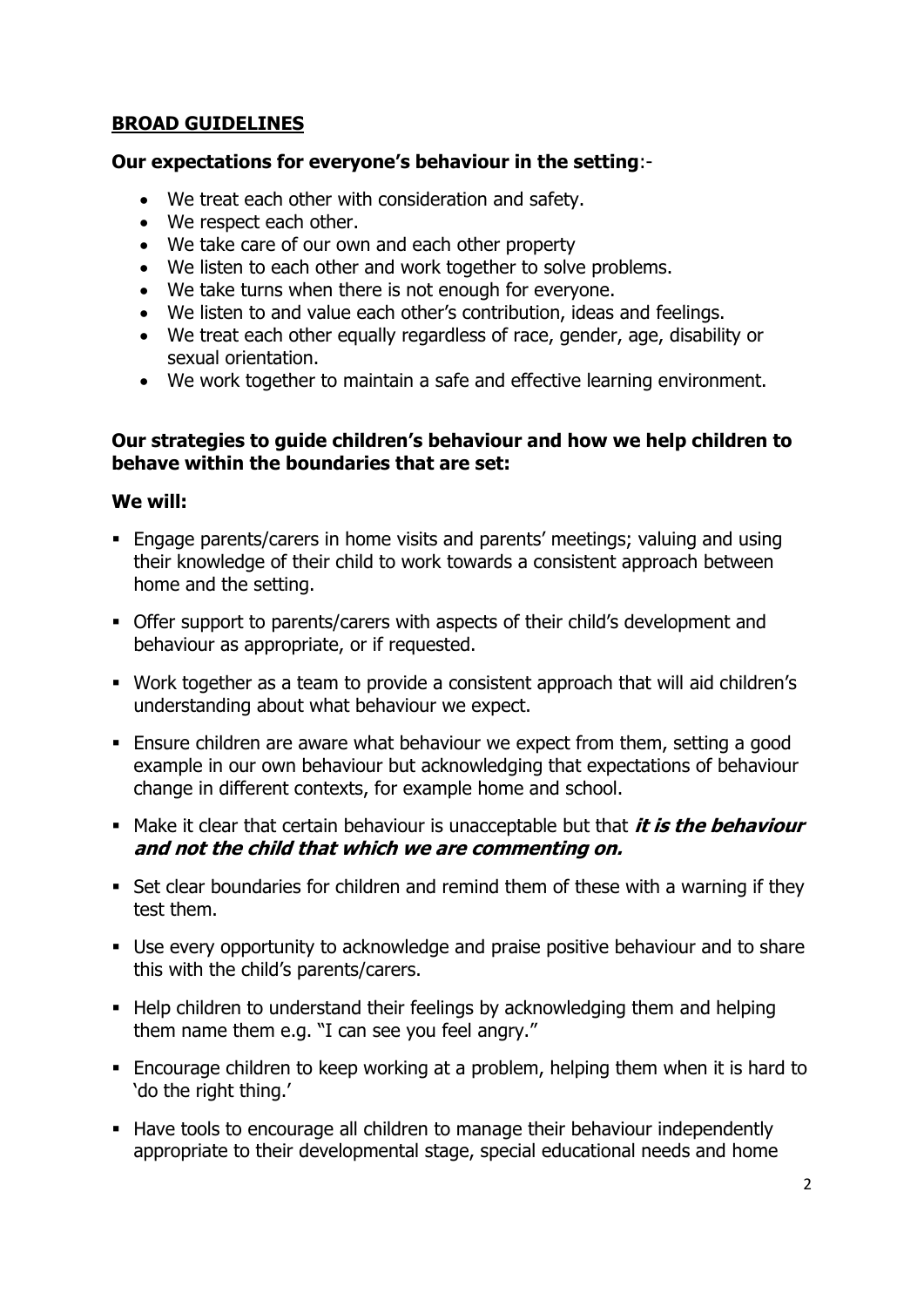language. We will use tools such as sand-timers, planning boards, key fobs with instructional symbols, feelings symbols and having special areas that encourage the child to be calm and reflect.

- Involve children in the planning of activities to increase their sense of ownership and commitment; modelling consideration to others and encouraging children to pre-empt possible issues that may occur.
- **Pre-empt situations where challenging behaviour may happen.**
- Organise the environment so that it is easier for children to be patient or to take turns.
- **Promote positive interactions by modelling pro-social behaviour and encouraging** empathy, inclusion of others and turn-taking.
- Observe and reflect on children, activities and the environment to inform how we respond to situations and achieve more positive outcomes.
- Use the consequences of children's actions to help them learn.
- **Intervene as a calm adult to stop children hurting each other or behaving in an** unsafe way.
- Respect confidentiality e.g. if another child has bitten another child, both sets of parents/carers will be informed but without naming the other child involved to each parent/carer.
- Document any behaviour causing concern on an accident/incident form, share this with parents/carers and discuss with the Head teacher and Special Educational Needs Co-ordinator. If the behaviour persists then individual strategies will be devised in partnership with the child's parents/carers.

# **Ensuring appropriate behaviour of adults using the Centre**

- Explicit ground rules conducting appropriate behaviour are discussed and negotiated with individuals attending Children Centre groups
- Racist incidents, bullying or violent behaviour is not tolerated and will be dealt with in accordance with La procedures. (see cross referencing links at the end of this policy)

# **SPECIFIC GUIDELINES**

#### **Conflict resolution strategy**:-

An example of two children arguing over who is playing with a toy car will demonstrate these steps.

• Approach Calmly  $-$  put at same physical level and speak gently.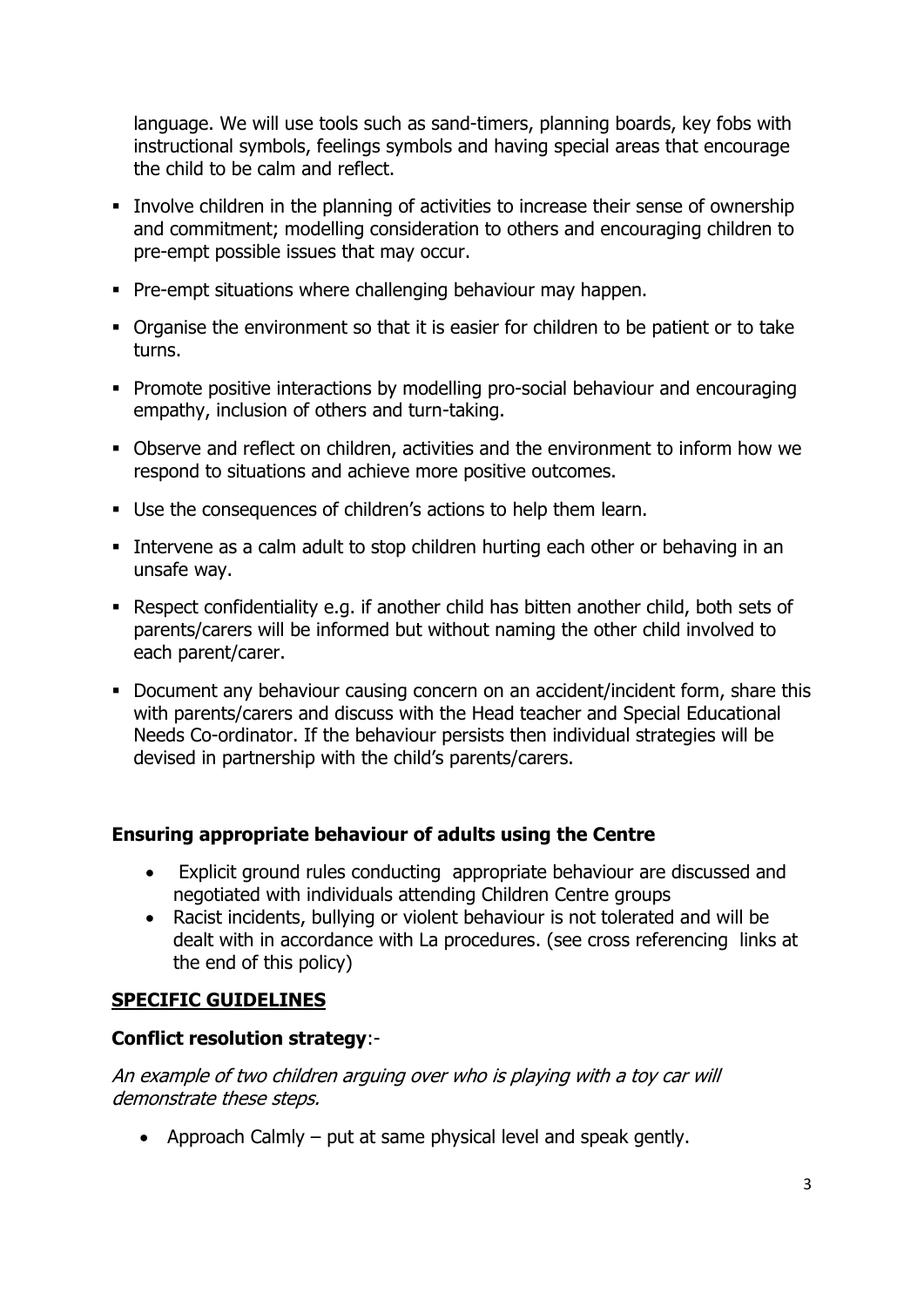- Acknowledge Feelings  $-$  'I can see that you are both upset' remove any cause of conflict whilst the problem is dealt with. Remove the toy car.
- Gather Information 'what's going on? What's happening?' Who was playing with the car?
- Restate the Problem. Both of you want to play with the same car.
- Ask the children for solutions and choose one together. How can we sort this out? Could you use the sand timers to take it in turns to use the car? Would you like to play with a different car while you are waiting?
- $\bullet$  Offer follow up support. If you have a turn with the car first, I will fetch the timer and you can have the timer while you wait.

Physical punishment (for example hitting, smacking, biting, kicking etc) is never considered an appropriate way to manage children's behaviour at our setting. Neither is the making of threats, verbal intimidation, 'belittling' or ridiculing of others.

#### **By giving children the opportunity to engage in activities that promote positive relationships and help their personal, social and emotional development they will become more independent in managing their own behaviour and in making positive choices.**

# **Anti – bullying statement:-**

As part of our behaviour policy we incorporate our anti-bullying statement. Bullying, as defined by the Bristol City Council's anti-bullying guidance, is deliberately hurtful behaviour which is repeated, often over a period of time and is difficult for those being bullied to stop.

We believe that bullying behaviour is another example of challenging behaviour. If this behaviour is addressed by adults at an early stage then they are less likely to become involved in negative behaviour as they grow and they will be able to foster respectful and positive relationships with others.

Every child, young person and adult has the right to feel safe in our setting and should report any behaviour that they consider unacceptable to a member of staff or the management team in the first instance and have the right to expect concerns to be taken seriously. If it is not resolved to their satisfaction, we have a clear complaints procedure which is accessible to all users of our setting. Confidentiality will be respected e.g. parents will be informed of incidents that affect their child, but without naming other children involved.

It is important to be aware that children under the age of 5 may be displaying behaviour which could indicate that they are being bullied or which looks like bullying behaviour, but this may not always be the case. There may be a change in their behaviour, an unwillingness to attend the setting or anxiety about being separated from their parents/carers. These indicators may indicate that they are being bullied or that they are displaying bullying behaviour but it may also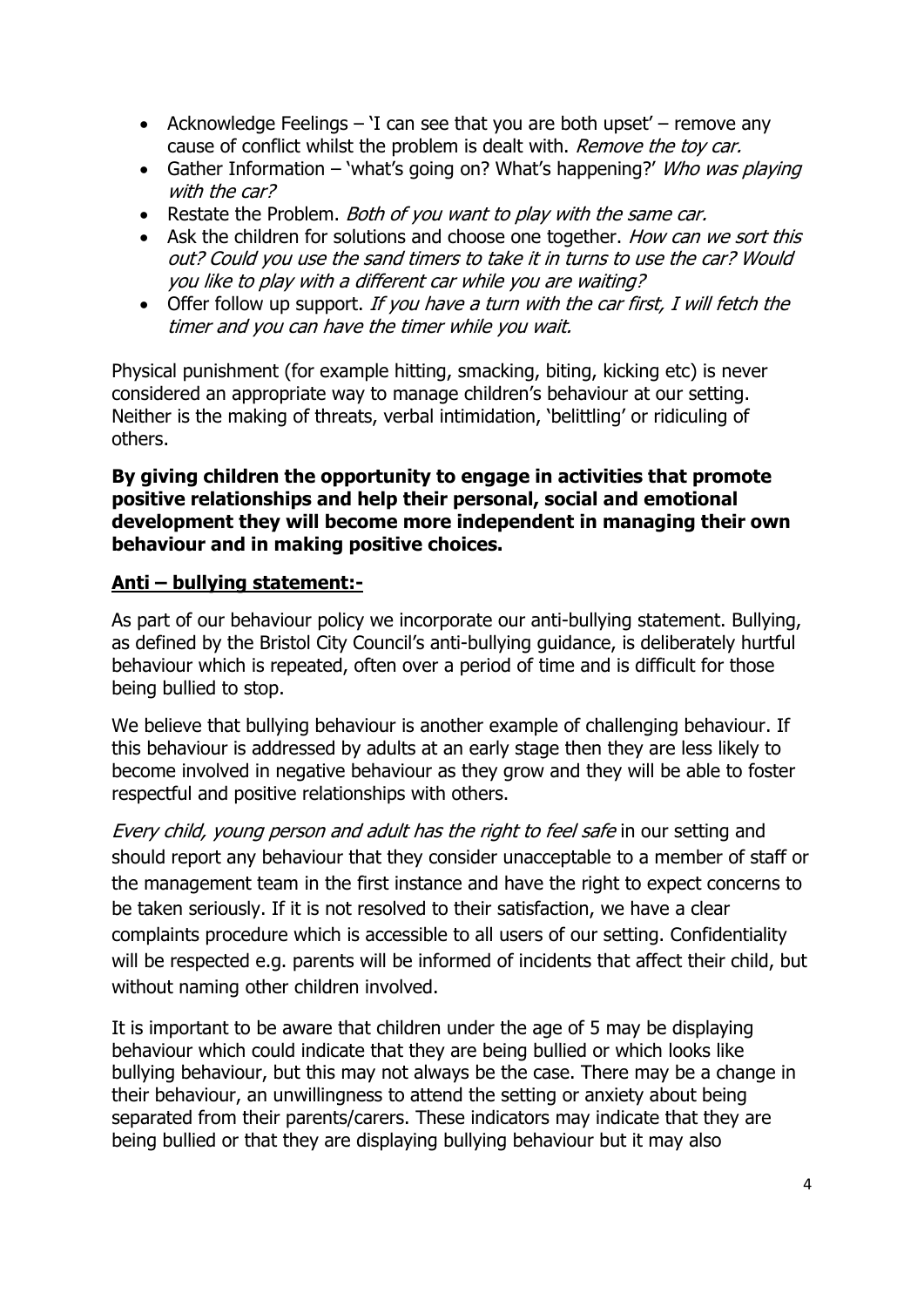communicate a need for attention, a frustration with spoken communication, a recent upset in their life or a potential child protection concern. As with all displays of challenging behaviour, we will aim to treat the behaviour as separate to the child as a person in order to support a child's self-esteem and will look at the possible causes and triggers behind this behaviour.

### **Behaviour is what you do rather than who you are.**

## **IMPLEMENTATION AND MONITORING OF THIS POLICY**

The implementation of the strategies used to promote positive behaviour and manage challenging behaviour will be ensured and monitored through:

- Staff induction.
- The staff handbook.
- Observations of staff and documentation.
- Governors ensuring annual review.
- Staff training.
- Continual consultation and evaluation with parents.

#### **LINKS TO OTHER KEY POLICIES/PROCEDURES**

- Child protection and Safeguarding Policy. Sept 2018
- Inclusion Policy.
- Complaints Policy.
- Local Authority Physical Intervention Guidelines.
- Reporting and dealing with Racist incidents in schools

Updated: November 2011 by Nancy Robinson Ratified by Governors: January 2012 Next Review: January 2013 (Term 3) Updated March 2015 Updated April 201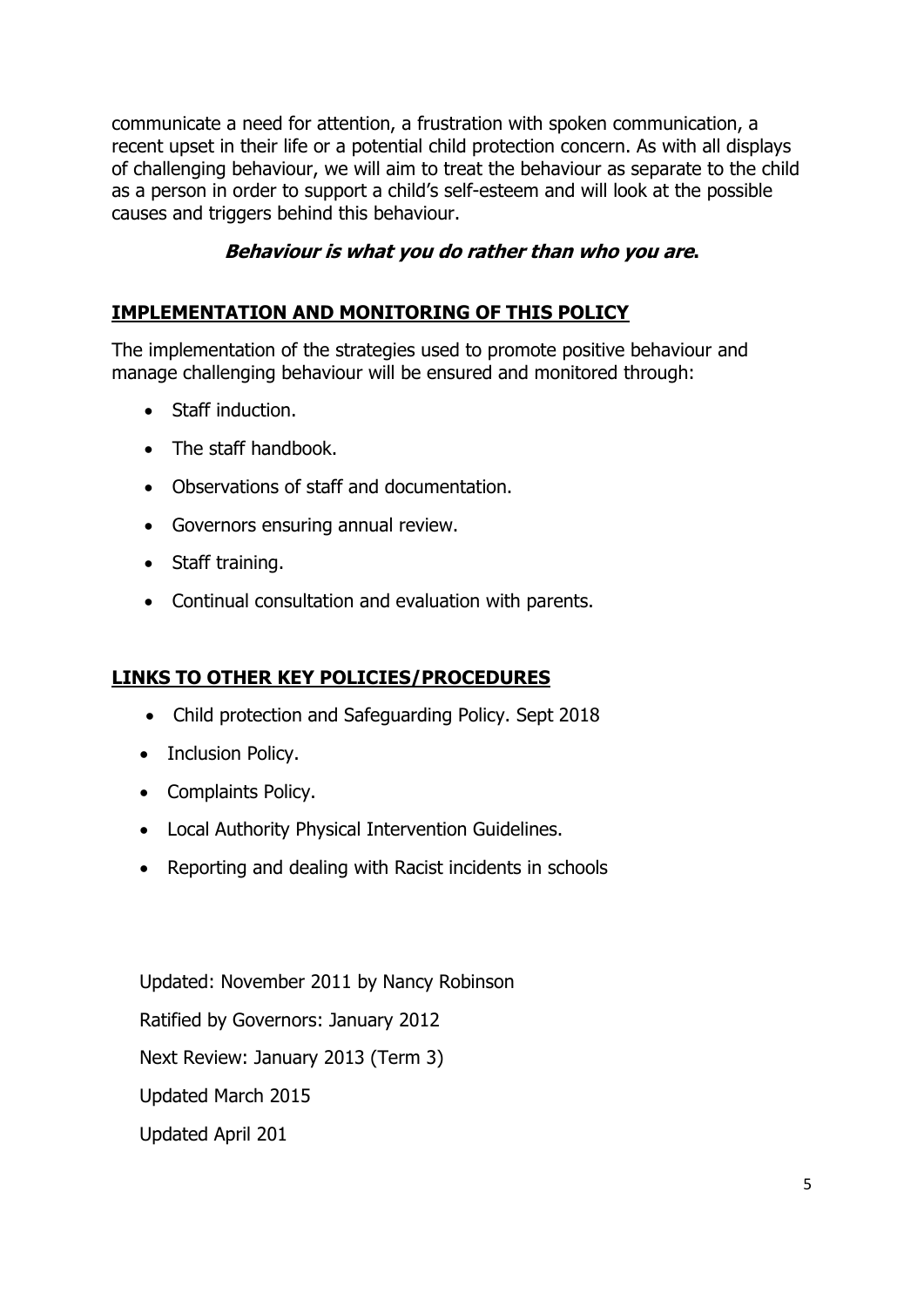# **Behaviour Policy guidelines in response to Covid-19, June 2020**

In response to the Covid-19 crisis some necessary additions have been made to our behaviour policy in line with government guidelines. We ask that these are strictly followed in order to protect children, parents, staff and the wider community.

#### **We expect everyone to:**

- Not come into the setting if you or any member of your household has any of the recognised symptoms of COVID-19 until a test has been carried out and the result given.
	- o Persistent new cough
	- o High temperature
	- o Loss of sense of smell or taste
- Observe the 2 metre social distancing advice at the Nursery but also in your personal lives.
- Respect signage and marker tape around the setting.
- Follow the 'catch it, bin it, kill it' approach to coughs and sneezes, using tissues and throwing them away after each use in a lidded bin.
- Wash or sanitize hands on entry and exit throughout the day.
- Not spit, sneeze or cough at or towards any other person.

#### **Our expectations of parents/carers in the setting**:-

#### **We ask you to please:**

- Not bring your child to nursery if you or any member of your household has any of the recognised symptoms of COVID-19.
- Travel to nursery on foot or cycle, if possible.
- Keep to the set arrival and collection times for your child's bubble group.
- Inform the office by telephone if you expect to arrive outside of this time so a new time slot can be given.
- Wait 2 metres apart outside the front door.
- Not to enter the building beyond the front desk.
- Hand your children over to a member of staff at the front door.
- Use Tapestry, email or telephone if you wish to discuss anything with us.
- Avoid touching any of the gate latches or door bells as much as possible.
- Refrain from touching any surfaces if you can.
- Ensure your child wears a set of clean clothes every day.
- Ensure your child brings a clean set of clothes to change into during the day.
- Send in enough nappies and wipes for your child every day if needed.
- Not send any toys, comforters or other resources into Nursery with your child.
- Provide your child with a water bottle which can remain in school.
- Provide a packed lunch each day and a piece of fruit for snack time.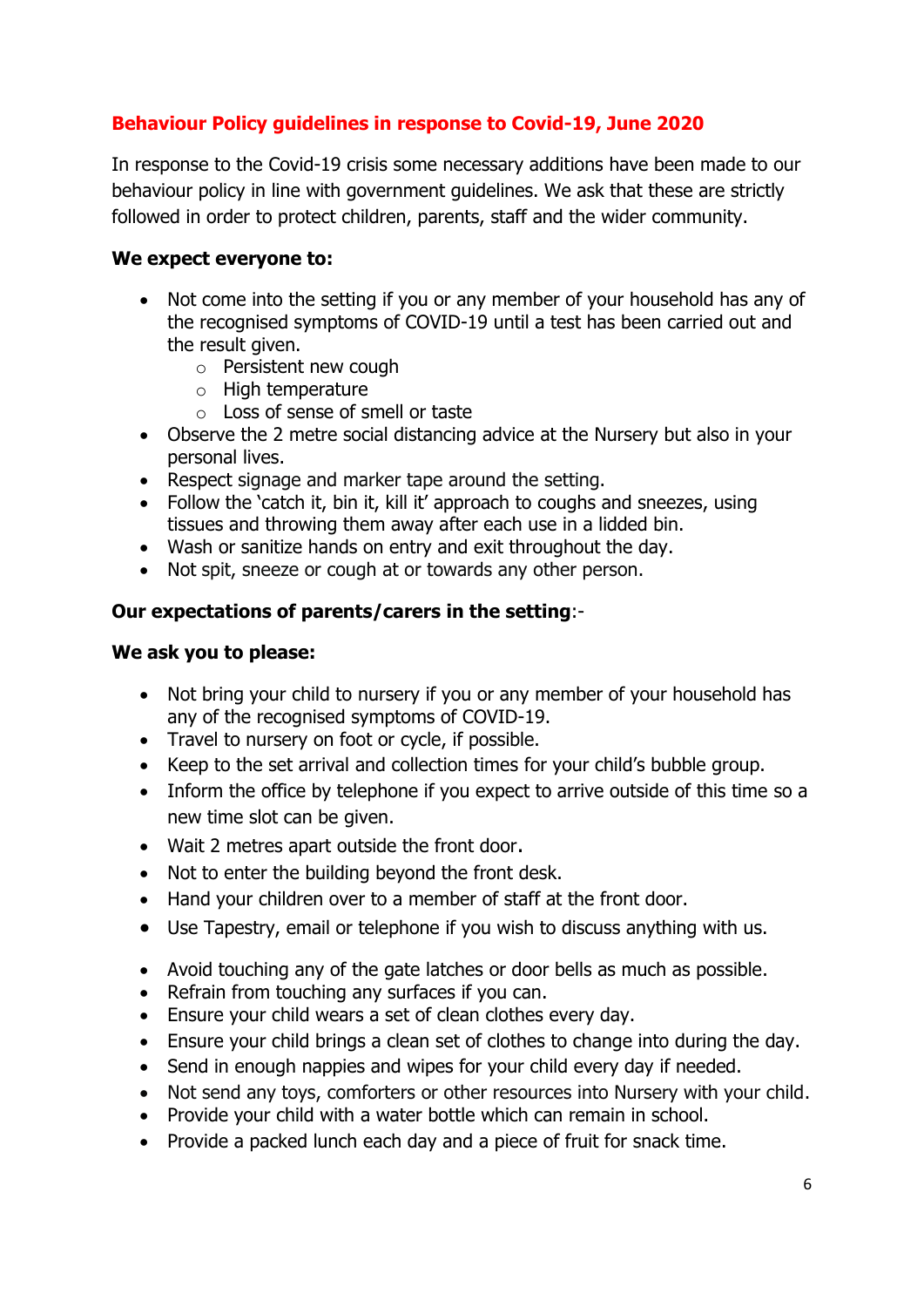# **We will support children to behave safely by:**

- Supporting them with hand washing at the very least
	- $\circ$  At the start of the day
	- o Before and after snack time
	- o Before and after lunchtime
	- o Before they go home
	- o After using the bathroom
- Supervising and allowing only one bubble of children to use the bathroom at the same time. Each bubble will have their one allocated bathroom space. If children need to use the bathroom at other times staff will ensure that only other children from their bubble are in the bathroom.
- Supporting them whenever possible to use a tissue to sneeze and cough into- 'catch it, bin it, kill it' and then dispose of all tissues in lidded bins. If this is not possible they must sneeze or cough into the crook of their arm.
- Encouraging them to not to touch their mouth, nose and eyes throughout the day.
- Helping them to always remain within their bubble and not mix with any others outside their bubble.
- Staying in the outdoor play space that their bubble is using and not going outside of the set area.
- Teaching them the importance of not touching any items that are not theirs e.g other children's water bottles, lunch boxes, coats etc.
- Supporting them to only eat their own lunch and snack.
- Encouraging children to tell an adult if they feel unwell or have any of any of the recognised symptoms of COVID-19.

# **Staff will…**

- Adhere to the 2m social distancing guidelines when moving around the building and working with colleagues outside of their bubble.
- Work with the staff in their bubble team and observe the 2m social distance with staff in other bubbles and the setting.
- Use the usual PPE (personal protective equipment) such as aprons and gloves throughout the day as they would normally do.
- Respect out-of-bounds areas such as small rooms/offices.
- Keep children in their bubble, with the same children and staff all day and every day that they attend as much as is possible (taking staffing availability into consideration).
- Notify parents/carers of any behavioural difficulties such as a child trying to leave their bubble. This may result in the parent being asked to collect their child.
- Use the outdoor space as much as is possible so that we can enjoy some forest school activities, large art activities, exercise and free play times.
- Support children to transition into the setting after a long period of absence.